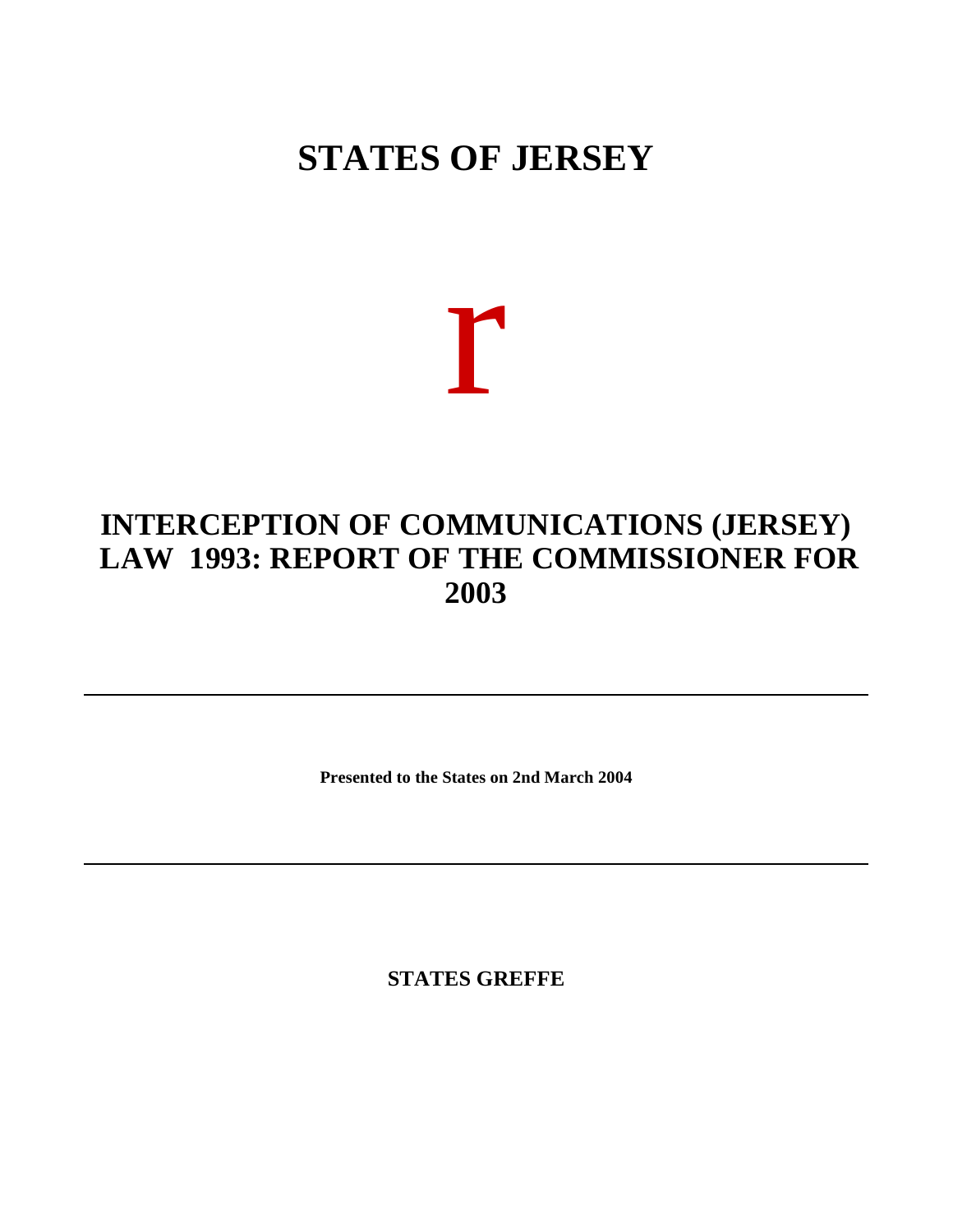#### **REPORT**

- 1. The Interception of Communications (Jersey) Law 1993 makes provision for and in connection with the interception of communications sent by post or by means of the public telecommunications system.
- 2. Article 2 creates the offence of unlawful interception where a person intentionally intercepts  $\epsilon$ communication in the course of its transmission by post or by means of the public telecommunications system. A person is not guilty of an offence under the Article if the communication is intercepted in obedience to a warrant issued by the Attorney General under Article 3 or where alternative defences provided by Article  $2(2)(b)(d)$  are applicable.
- 3. Applications for a warrant are made to the Attorney General by the States of Jersey Police and by the States of Jersey Customs and Excise Department and are subject to strict requirements and controls.
- 4. By virtue of Article 3(2) the Attorney General shall not issue a warrant unless he considers that a warrant is necessary: (a) in the interests of national security; or (b) for the purpose of preventing or detecting serious crime.
- 5. Serious crime is defined in Article 1(3), the offence being committed only if: (a) it involves the use of violence, results in substantial gain or is conducted by a large number of persons in pursuit of a common purpose; or (b) the offence is one for which a person who has obtained the age of 21 years and has no previous convictions could reasonably be expected to be sentenced to a term of imprisonment for 3 years or more.
- 6. The issue and duration of warrants is covered by Article 5. A warrant shall, unless renewed, cease to have effect at the end of the relevant period, which, under paragraph  $6(a)$ , means 2 months beginning with the day on which it was issued. Under paragraph  $6(2)(b)$ , renewals are for one month, although applications may be made for further renewals.
- 7. The duties of the Commissioner are defined by Article 9 and include the responsibility of keeping under review the functions of the Attorney General, which are conferred on him by Articles 3-6, and the adequacy of any arrangements made for the purposes of Article 7. The Commissioner has the additional duty to give to the Tribunal appointed under Article 8 such assistance as the Tribunal may require for the purpose of enabling it to carry out its functions under the Law.

The Tribunal has not asked for any assistance from me during the year 2003.

- 8. In the discharge of my duties I confirm that the Attorney General has made available to me all the documentation generated in relation to the requests for, and issue of, warrants for interception and I have examined the documentation. I have discussed the applications that were made and warrants granted during the course of this year with the Attorney General, and I am satisfied that the Law Officers have exercised the greatest care in issuing warrants during the course of last year.
- 9. In the course of my investigations this year I visited police headquarters. I had a meeting with senior officers of the Police and the Bureau des Impôts. I also met the officers who participate in the mechanics of interception at the site where those operations are conducted and I viewed the facilities available to them which are to a standard approved by the Home Office in London. Again this year, I was impressed by the conscientious and diligent approach to the operations on the part of those involved.
- 10. I am satisfied that all those concerned in the applications for and execution of warrants have demonstrated an informed recognition of their obligations. Every effort is made to ensure that interception in each case does not go beyond what is strictly required to intercept communications covered by the warrant.
- 11. A rigorous internal vetting procedure is in place for those engaged in monitoring duties and there exists both day to day and overall supervision by senior officers. Rules are clearly established to ensure that intercepted material is not reproduced and that it is never removed from the appropriate location.